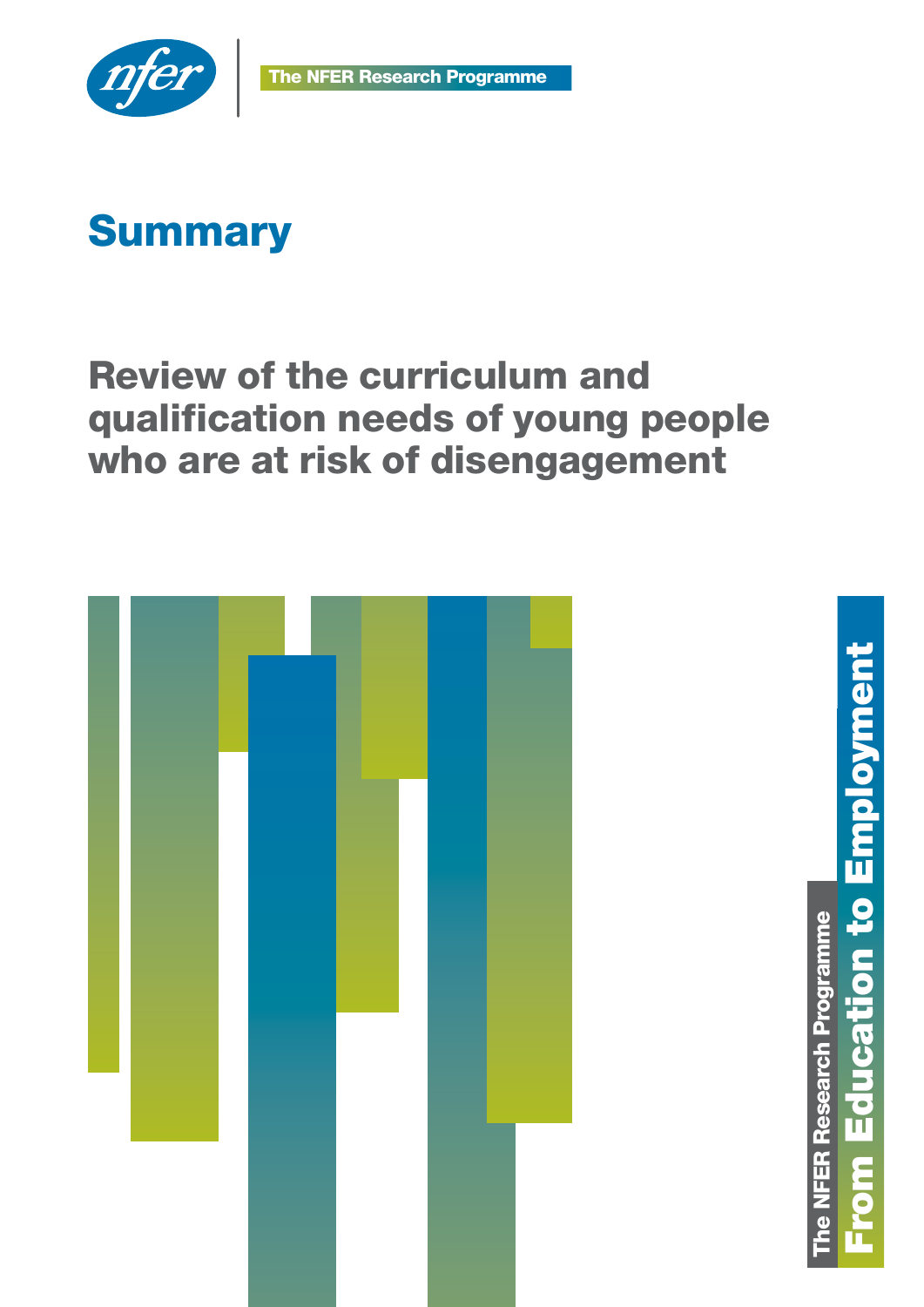This literature review is one of four produced by the NFER, as part of the From Education to Employment research programme. Collectively, they identify strategies for assisting young people at risk of becoming NEET to make effective post-16 transitions into learning or employment. The reviews build upon recent NFER research (Spielhofer *et al.*, 2009) identifying three discrete sub-categories of young people aged 16–17 who are NEET.

- 'Open to learning' NEETs young people most likely to re-engage in education or training in the short term.
- 'Sustained' NEETs young people characterised by their negative experience of school, high levels of truancy and exclusion, and low academic attainment.
- 'Undecided' NEETs young people similar in some respects to those who are 'open to learning' NEET, but dissatisfied with available opportunities and their inability to access what they want to do.

This review explores what the evidence tells us about the curricula and qualifications that are likely to encourage young people at risk of becoming disengaged to stay in education and training.

#### Curriculum-related approaches

The literature review highlighted three factors associated with the learning experience that may influence young people at risk of disengagement from learning.

### **Pedagogies**

For some students, the way in which a course is taught allows them to engage in learning more effectively. Suggested constructive teaching practices include: creating a positive learning environment; showing learners respect by listening to their views and treating them like adults; maintaining close direction to ensure learners remain on task; and having a flexible approach, for example, varying teaching methods to maintain interest.

A number of ways in which teachers can provide practical support were also highlighted: smaller class sizes; use of teaching assistants; supporting learners with increased workload; impartial and personalised information, advice and guidance (IAG); and catch-up tuition for learners who have missed lessons.

A positive relationship between young people and their teachers was seen as a key factor in maintaining participation for learners at risk of disengagement from learning, as they require consistent positive interaction and individualised support.

#### Curriculum content

Curriculum content plays a crucial role in determining young people's enjoyment of, and engagement with, education as well as impacting on their transition to further learning and employment. The literature recommends a number of curriculum improvements: provide a wider, richer curriculum offer; improve the vocational offer; provide a flexible and more personalised curriculum; improve the delivery of the current curriculum content; and make the entire curriculum as relevant to the world of work as possible.

#### Learning environments

The literature distinguishes between two aspects of the learning environment.

The physical environment – evaluations of a number of learning programmes which take place outside of the school environment (such as within a further education (FE) college or in the workplace) indicate that young people are positive about their experience and feel that it facilitates their engagement with learning, as well as improving their confidence, motivation and maturity.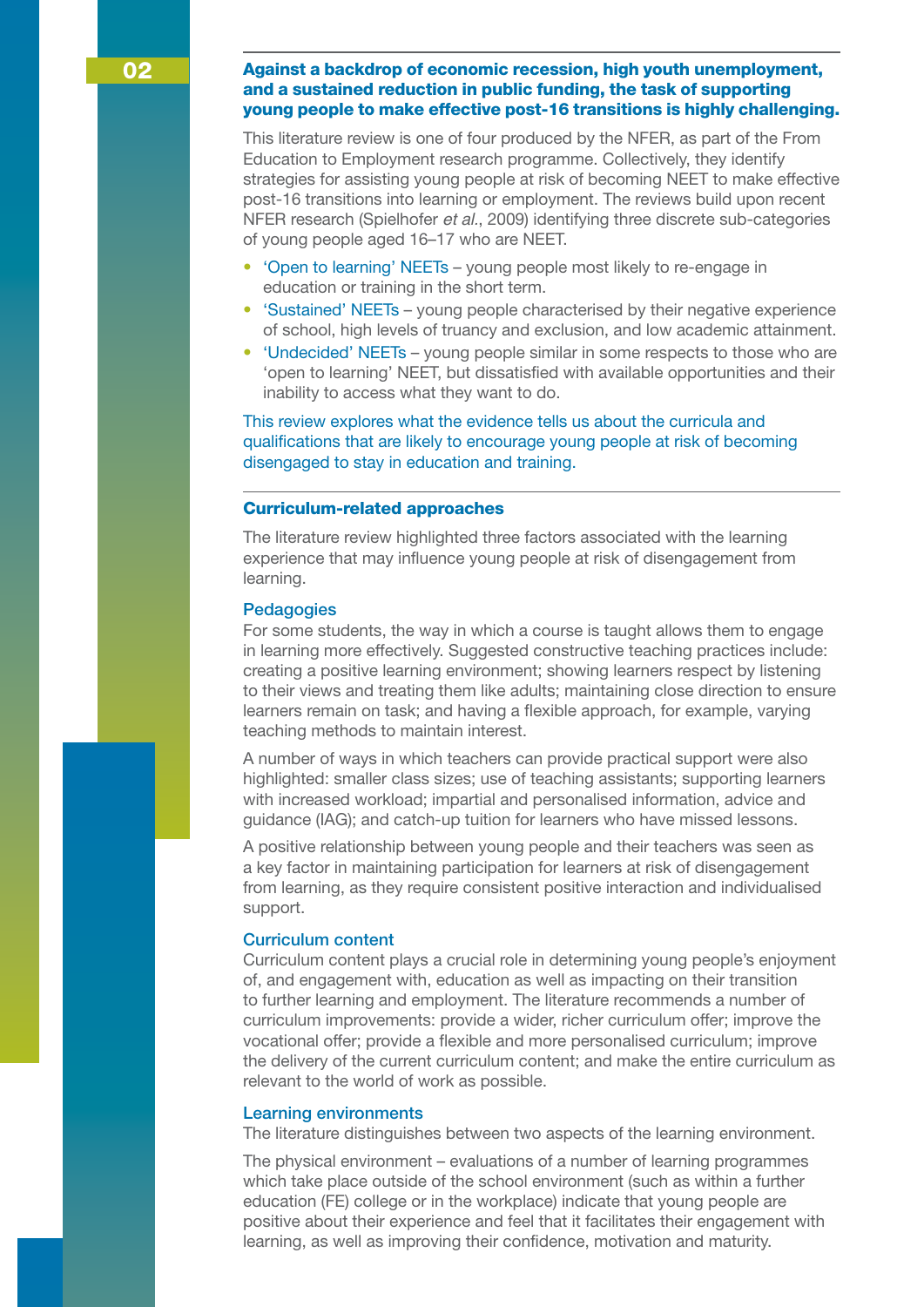The learning atmosphere – a warm, supportive and secure learning environment where  $\overline{\hspace{1cm}}$  03 learners feel valued, respected and safe, and experience positive relationships with peers and teaching staff, may be more important than the physical environment in determining young people's engagement with learning. The evidence suggests that young people consider nonschool learning environments, with their more informal approach, as better placed to provide this type of atmosphere.

## Curricula and qualifications used to engage young people at risk, and facilitate their progression

## Vocational qualifications

When looking for particular curricula or qualifications to facilitate the approaches suggested in the literature, the evidence was limited. However, there was a general consensus that vocational qualifications can be useful in engaging young people, leading to enhanced engagement with learning, improved personal and social skills, and a greater understanding of the world of work. Furthermore, when this learning took place outside of the school environment, this was seen to provide better preparation for the transition to further learning at age 16. The most successful vocational qualifications have certain characteristics: a curriculum with industry value; practical and unit-based assessment approaches; more varied and creative teaching approaches; and incremental progression through qualifications.

## Alternative curriculum programmes

The literature reviewed also highlighted several alternative curriculum programmes that have reportedly impacted positively on young people's engagement with learning, through using many of the suggested curriculum-related approaches.

*Apprenticeships* – seen as one of the most successful alternatives to classroom-based education, and increasingly one of the main learning routes for those aged 14–19. They are seen to be successful because they offer access to a work-related learning environment, combine practical and theoretical learning, provide opportunities to develop personal, social and employability skills, and provide a potential route into employment.

*Increased Flexibility Programme* – a national programme where FE colleges and training providers work in partnership with schools to offer vocational qualifications to young people at key stage 4. This practical style of learning reportedly led to improvements in young people's motivation, engagement and preparedness for working life.

**SkillForce programme** – a programme offering young people the opportunity to study a range of vocational qualifications during school hours. The informal teaching approach, small group sizes and opportunity to gain accreditation promoted enhanced personal and social skills, and improved attitudes to school.

*Reach programme* – a local programme in Wolverhampton offering an alternative Level 1 curriculum for young people at key stage 4, leading to either a BTEC or ASDAN Level 1 qualification. The varied curriculum, and range of learning environments and teaching approaches are seen to contribute to the programme's reported success.

*Youth schools* – these Lithuanian schools offer alternative provision for those aged 12–17 who have not adapted to the regular school system, lack motivation or prefer a practical approach to learning. The small class sizes, tailored curriculum, combined theoretical and practical approaches to learning, and varied locations for learning have reportedly led to 95 per cent of participants wishing to continue in further learning or enter employment (Cedefop, 2010).

## Summary and next steps

The evidence has shown that a wide and flexible curriculum offer can help to engage young people who are at risk of disconnecting with learning. Schools must be able to offer flexibility in the delivery and content of courses to engage and sustain participation, with teachers having the freedom to use their professional judgement to design curricula that meet the needs of their pupils.

The types of courses and qualifications that are seen to impact positively on young people's engagement with learning should be perceived by young people as relevant to their lives, combine theoretical and practical learning, and provide opportunities for learning in an informal atmosphere. High-quality vocational qualifications, which offer genuine opportunities for progression to employment, should be available to help prepare for post-16 transitions.

**he NFER Research Programme** 

NFER Research Programme